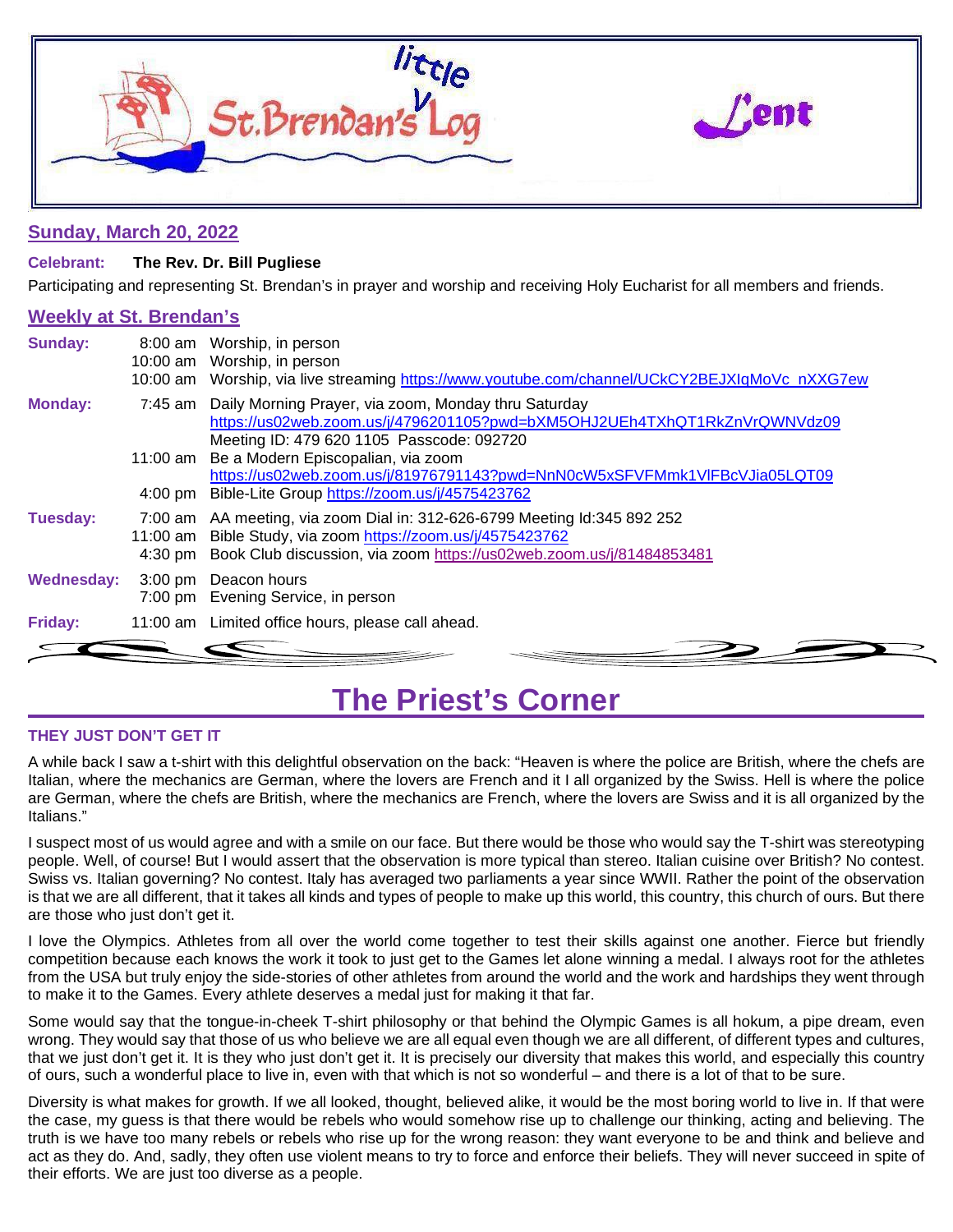If blame is to be found why Italians, by and large, are better cooks than the British and the Swiss are better than governing that the Italians and Norwegians are better in Winter Olympics than Summer, then that blame rests entirely on God's shoulders. God created us different. If God wanted us to be all alike, that is the way God would have created us. Those who think otherwise just don't get it.

### **Bill**



official meeting of the year following the Vestry Retreat. Fr. Bill informed the Vestry of the clergy's decision to hold only one service on Palm Sunday and Easter Sunday (at 10:00a). Co-Junior Warden, Ron Ladick briefed the Vestry on security concerns and lighting issues following a walkthrough of the facility with me (Cameron), Sean Sweeney, and Co-Junior Warden, Donna Aiello. Pr. Julie provided the Vestry with an update regarding Vacation Bible School for the Summer. Finally, Donna and I provided the Vestry with an update regarding the removal of the swing set and the moving of the Garden of Hope. Full details of our meeting can be found in the Vestry's meeting minutes, which will be posted in the Narthex.

--Cameron Grosh, Senior Warden

## **The Children's Corner**

### **Try, Try, Again!**

We have a lot of sayings about trying and making a good impression. One expression I used to hear a lot is you only get one chance to make a first impression. But then I would also hear, if at first you don't succeed, try, try, again.

So which is it? A good first impression or a series of trying?

I know my first attempt at doing something is hard. I am . . .afraid I might make a mistake, or I am afraid I will fail. My mother would encourage me to keep on trying but always try by doing my best. So when I was not successful, and there have been many times I was NOT successful at first, I could try again but also know I tried my best.



Like that time I failed a test I thought I had studied for when I was studying German in High School. After I got an F, in red, on the top of the test, I had to take it home and have my parents sign it. My mother asked, did I try my best? I thought I had, I said I thought I had but maybe I could try harder. So the next test, I studied more frequently, a little every day, and then the night before the test, I studied my notes, and I got an A on the test. And the next year, I got all As in German and I was invited to join the German National Honor Society.

But what does this have to do with fig trees? And if you listen to the Gospels, what does Jesus have against fig trees?

Well, in this week's Gospel lesson, Jesus tells a story about a man who had a fig tree in his vineyard. He went to the vineyard expecting to find some figs on his tree, but there were none. He said to the man who took care of the vineyard, "For three years I have been coming expecting to find figs on this tree and I haven't found any. Cut it down! It is just taking up space."



"Leave it alone for one more year," the keeper of the vineyard begged. "I will dig around it and put fertilizer on it. If it has fruit next year, fine. If not, then cut it down."

At this point in the story, who hasn't done their best? The tree, the keeper of the vineyard, or the owner? Who knows – but the keeper of the vineyard, said wait. Give it some time, let me try again. Let me try harder. I'll do more work, I'll make some changes if you give me time, I think the tree will produce fruit.

But what the story is really about, is about forgiveness. God expects us to do our best and produce good things for God, but if we don't God doesn't get rid of us, God gives us more time to get things right.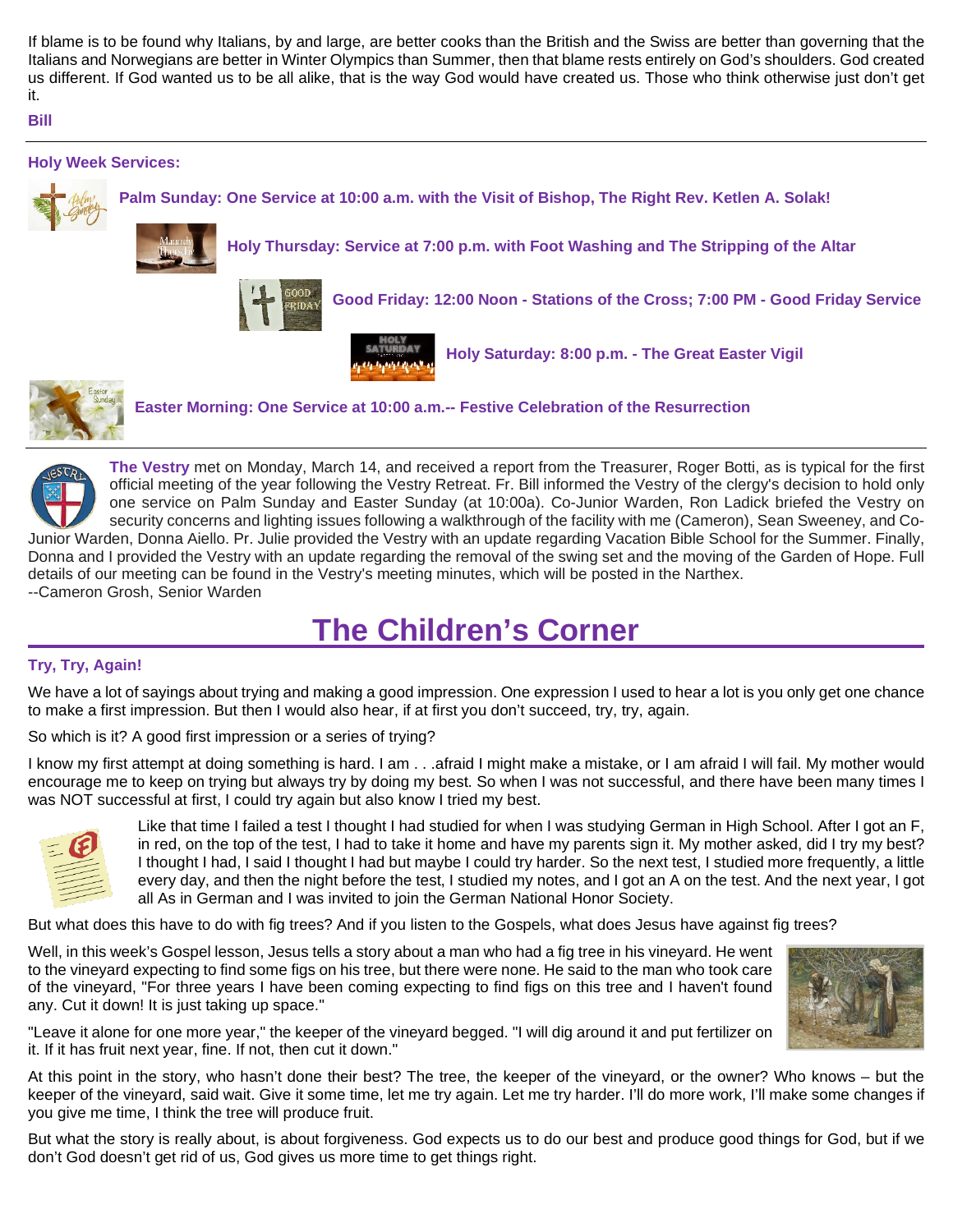And what does God expect from us? Well, not figs, but "fruits of the spirit" like love, joy, peace, patience, goodness, and kindness. Just as the owner of the vineyard gave the fig tree another chance, God keeps giving us more and more chances and it is important for us to know that we don't have to do it alone. The keeper of the vineyard helped the tree by working the soil and adding fertilizer. When we allow Jesus to work in our lives, Jesus helps us to produce the kind of fruit that God expects.

### **Peace, Julie+**



**Adopt-a-Highway.** Want to do some real Spring cleaning? Want to give two hours to beautifying a piece of America seen by thousands of travelers each day? Become part of St. Brendan's Adopt-a-Highway crew on **Saturday, March 26**. Volunteers, age 14 and up, will meet at the church at 8:30 a.m., carpool to Camp Horne Road in Ohio Twp., and pick up litter along the interchange at I-279. The group will finish by 10:45. For more info, please contact Tom Waseleski, [twaseleski@comcast.net.](mailto:twaseleski@comcast.net)



**Hospitality Hour** has resumed after the 10:00 service on Sundays. Sign-ups are available for those interested in providing the treats. Donations are also accepted toward the costs.

7 Susan & Mark Shoemaker 26 Gladys & Les Carlysle 27 Annemarie Malbon & Daric Thompson  $\blacksquare$  Anniversary  $\blacksquare$  27 Mary & Jim Evanochko



- 
- 
- 
- -
	-
- We celebrate the **April Birthdays** of: 1 Libby Juel 3 Anthony Bertucci 7 Kevin Boyd 10 John Appledorn 10 Claire Grotevant 10 Linda Limberis 10 Linguage 10 Lin Shadgett 10 Ann Vinski 12 Marcy Little 15 Keith Heston 20 Edith Waseleski 21 Morgan Aretz 23 Ted Dannerth 23 Susan Shoemaker 26 Les Carlysle 27 Linda Schneider 20 Arlena Pugliese
	-
- 
- 
- 20 Mark Shoemaker
- 



Do you like to sing? **Would you like to join the choir?** We are excited to announce that the Choir will be bringing back live music at the 10:00 service. If you would like to join this fulfilling ministry, send your interest to Katie [stbrendansKatie@gmail.com.](mailto:stbrendansKatie@gmail.com) All voices and experience levels are welcome.



### **April Book Club Selection**

**"Interior Chinatown**" follows the story of an Asian-American actor struggling against clichéd roles and stereotypes, both at work and in his life experiences. It's a deeply personal novel about race, pop culture, immigration, assimilation and escaping the roles we are forced to play. Join us at the church on Thursday, April  $7<sup>th</sup>$  at 7:00 pm as we discuss this thought-provoking book. Please feel free to contact Chris Botti at [shadypatch@msn.com](mailto:shadypatch@msn.com) if you would like more info.



### **Next Forum: Racial Inequities in Maternal Health** in Western PA, **Thursday, March 24 @ 7:00pm via Zoom.**

The U.S. has the highest maternal mortality rate of any high-income nation; AND this rate is 3-4 times higher for black women compared to white women. What factors are contributing to this alarming rise in death? What are the solutions? You'll find answers to these questions and much more at this enlightening Forum.

- -- Speakers are Ann McCarthy, staff Certified Nurse-Midwife, University of Pittsburgh Physicians and former Clinical Director of The Midwife Center for Birth and Women's Health
- -- Winter Clay, RN, Doula, Marriage Mentor and Cofounder of Masters of Maternity

To register, please email [scregistration@uucnh.org](mailto:scregistration@uucnh.org)

This forum has been planned by the Unitarian Universalists of the North Hills, in conjunction with St. Brendan's and Trinity Lutheran Church. Racial Inequities in Maternal Health – "First Do No Harm": Combatting Black Maternal Health Disparities



**The Upcoming Bishop's Visit:** On those annual visits those who wish to be confirmed, received into the Episcopal Church or want to publicly renew their faith have an opportunity to do so. If you are one of these, please email Bill [wjpugliese@aol.com](mailto:wjpugliese@aol.com) so you can talk about what this will entail. Our Bishop, **The Right Rev. Ketlen A. Solak,** will be with us on **Palm Sunday, April 10**.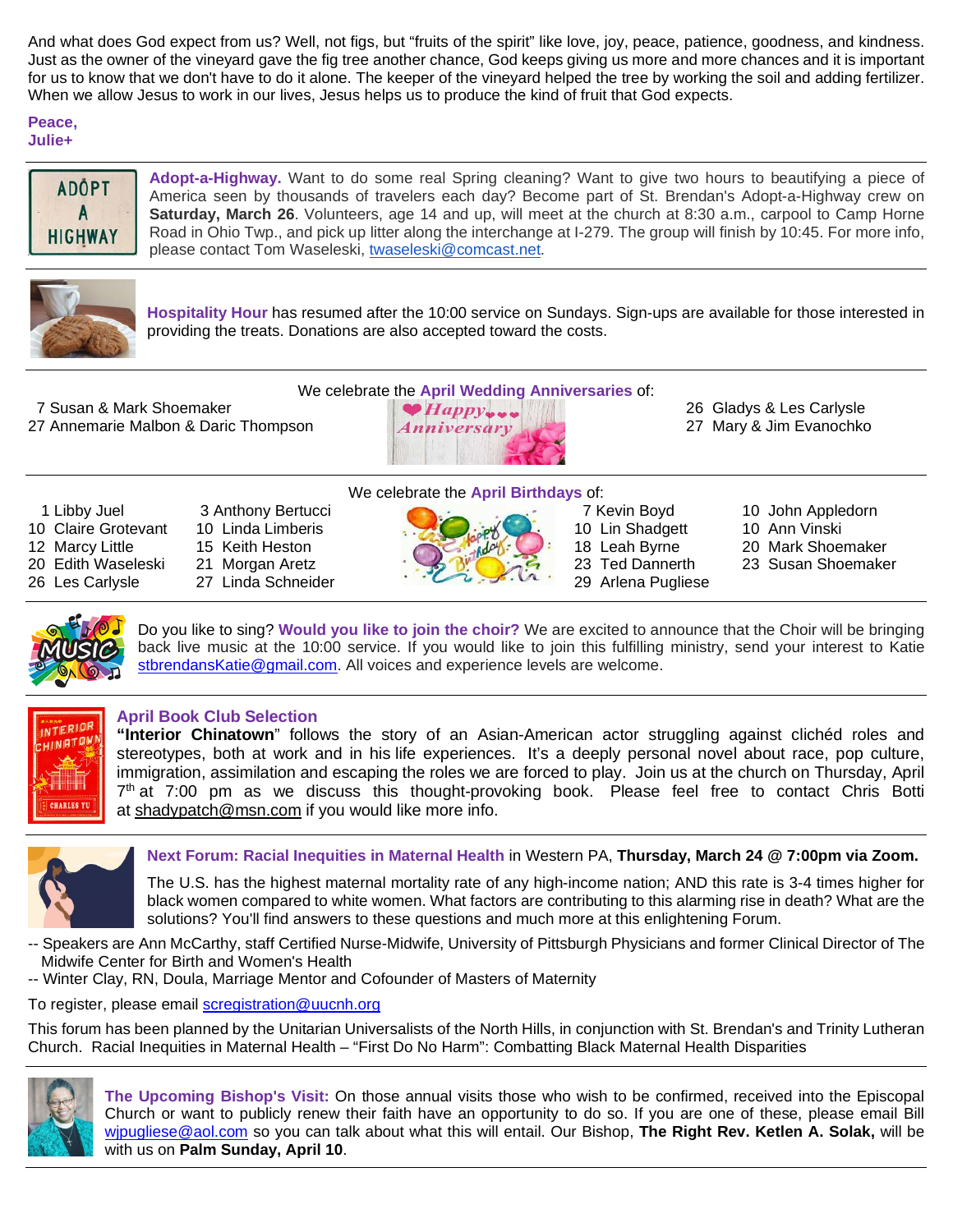

### **Save the date for our annual church picnic, Sunday, July 24th!**



For the Month of **March,** the **North Hills Food Bank** is particularly in need of either plain or flavored bottled water. They are also asking for ground regular and decaf coffee (11 oz size), as well as powdered creamer in small containers. Of course they will always accept non-perishable food items.

Note: The food banks do not accept anything in glass jars. Please do not leave any expired items.



We are collecting much **needed medical supplies for Ukraine**. We are asking for items such as band aids, gauze, medical tape, antiseptic wipes, and other items used in first aid kits.

We are also looking for donations of small non-perishable food items such as protein bars, packs of crackers, nut packets, and fruit pouches, as well as plastic forks and spoons.

Donations will be taken to St's. Peter and Paul Ukrainian Orthodox Church, which is making arrangements for shipping. There will be a donation bin outside the front doors of St. Brendan's now through March 27.



**CRIES Advocacy, (Christian Response In Emergency Situations),** meets monthly on the third Sunday in the library after the 10:00 a.m. service where they determine the distribution of St. Brendan's 10% tithe of our pledged income. This week we are praying for the work of Environmental Defense Fund to Save Butterflies, an effort to fight climate change and bring butterflies back from extinction. **Join us in the library after the 10:00 am service, Sunday, March 20, 22.**

### **Other Upcoming Events**



**Climate Crisis Book Clubs.** Two Episcopal book clubs are coming up on the world climate crisis. **The first one,** on **March 22, at 7:30 pm,** will use the book "A Bigger Picture". This book is a manifesto and a memoir about how we can – and must – build a better future, inclusive to all. Leading justice activist Vanessa Nakate is a rising star in the global climate movement and brings her fierce, fearless spirit and new perspective to the biggest issue of our time. She shares her story as a young Ugandan woman who sees that her community bears disproportionate consequences to the climate crisis. To register, go **[HERE](https://zoom.us/meeting/register/tJEtc-6qrT0uHNz_flgBf709ALMoJ8PaP2gb)** 



A Resident-Led Town Hall

**Southern Pennsylvania Water Authority** 6th Virtual Resident-Led Town Hall Steelworker Voices: Facing the Threat from Close Range **Tuesday, April 5, 2022, 6 p.m. via Zoom** Click here to [REGISTER!](https://breatheproject.us1.list-manage.com/track/click?u=cb26f5e33b6ce6445e09c55c3&id=d15aac8775&e=560fbc6b36)



**The second book club** was started by Episcopal delegates to the world climate negotiations in Glasgow last November. The book being read is Saving Us: A Climate Scientist's Case for Hope and Healing in a Divided World, by Texas Tech professor Katharine Hayhoe. The New York Times called her "one of the nation's most effective communicators on climate change". The next meeting is **Monday April 4, then May 2, June 6, and July 11**. You can register for this Zoom event **[HERE](https://us02web.zoom.us/meeting/register/tZUpcuyhqjIpGtxpKe7Cx8TOYL2Toz9sNJZR)** 

**Requested Prayers**

**We pray for our beloved members of St. Brendan's, especially;** Nancy Snyder, Rodge Wood, Sandy Nagy, Jim Harpst, Mary, Matthew, Jim Gray, Mary, Mark Shoemaker, Alice Butterworth, Larry Tarrant and Mark Kinley.

**We pray for our parents, especially;** Fred and Diane Davis, Kenneth and Adele McCormack, Sandy Martin, Ray Militzer, Naomi Getty and Lenora.

**We pray for our family members, especially;** Bill Donadee, Steve Parsons, Sue Burchill, Mike Dixon, John Barie, Tom Groves, Raphael Walton, Chris Sensenich, Linda Ahlbrand, Bob Keihl, Marie Hazelton, Nathan Schlumpf, David Pingree and Robert Donato.

**And for our friends, especially;** Josie Kovacic, Dima Boroday and family, Bill Phelps, Dennis Ranalli, Becky Horton, Sherri Hilbert, Joan Gonzales, Tom & Betty Norris, Heather and Dan Houle Family and Friends of Iza Kubanowska,

**We pray for who have died, especially** Simon Pease.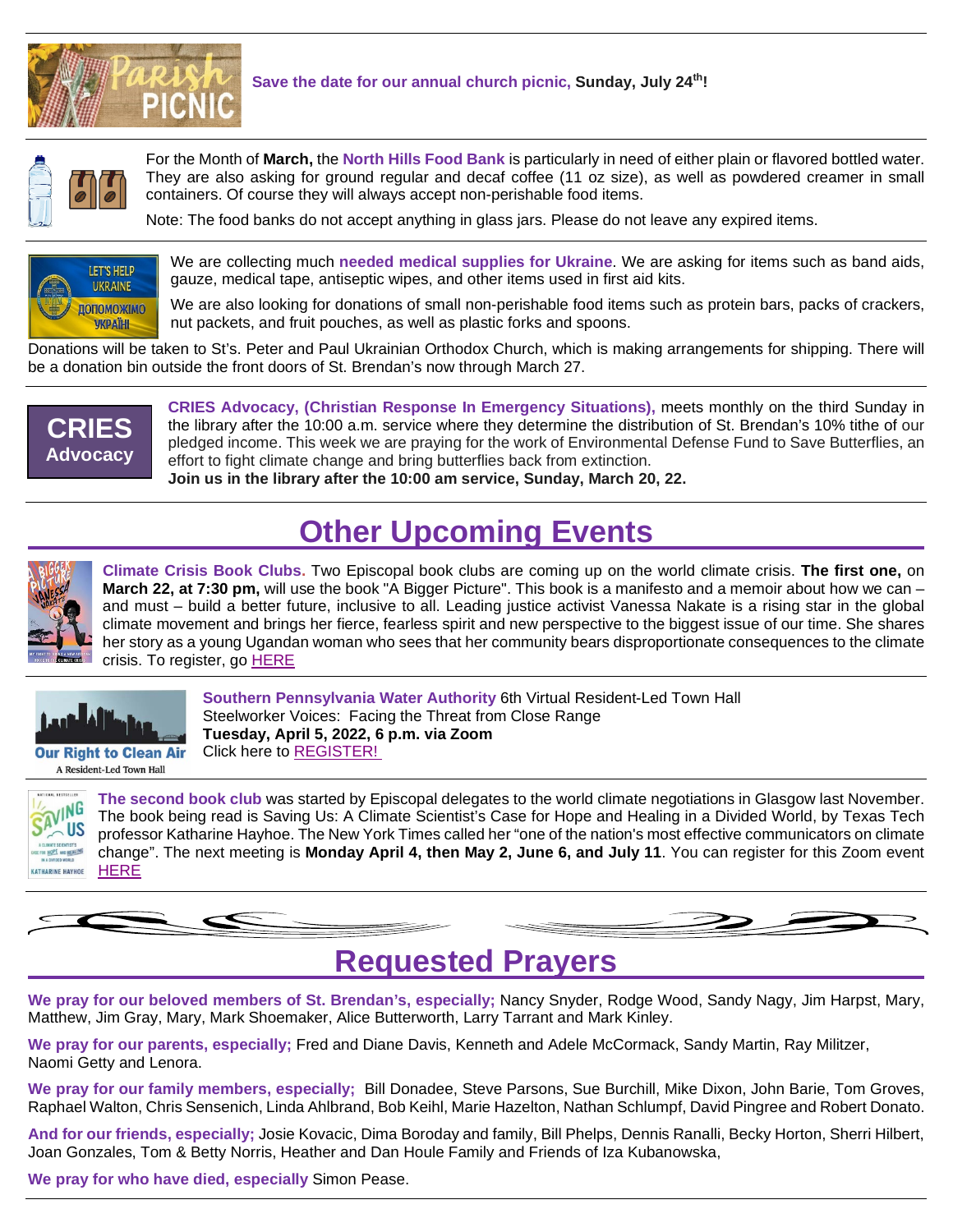**St. Brendan's Episcopal Church would like to thank, and request your prayers for the following.** Each is a medical professional or an emergency first responder who is helping people cope with the Coronavirus outbreak. They are using their skills and risking their own well-being by tending to those whose health has been threatened.

| Kimberly Becker  | Maddie Bell            | Sheila Bigelow    | Kate Burnett   | <b>Frank Casey</b>                                                      |
|------------------|------------------------|-------------------|----------------|-------------------------------------------------------------------------|
| <b>Bob Cerra</b> | <b>Brenna Conroy</b>   | Adele Cotter      | James Cotter   | Laura Dugan Demers                                                      |
| Nicholas Demers  | Andrea Dickerson       |                   |                | Franklin Park Police Department Franklin Park Volunteer Fire Department |
| Rebecca Donadee  | <b>Chris Fleissner</b> | Amanda Gagnon     | Jeff Gagnon    | <b>Betsy Gentile</b>                                                    |
| Lynne Gloor      | Ann Hockenberry        | Beth Lutz Hoffman | Eric Hood      | John Jacobs and staff                                                   |
| Kerri Jensen     | Dr. Ken Judson         | Abby Montgomery   | Luke O'Neill   | Kim Pierce                                                              |
| Becca Sands      | Warren Sands           | Andrew Smith      | Cindy Jennifer | Lane                                                                    |
| Julie            | Mike                   | <b>Patrick</b>    |                |                                                                         |

#### **Prayer for our medical personnel and first responders.**

Lord, please bless and care for all healthcare workers and first responders. Grant them wisdom, knowledge, skill and compassion so that they may be instruments of Your healing power for those they serve and care for. Give them strength and support. May they be able to do their work in a spirit of love and kindness and mercy. Keep them safe and well as they make personal sacrifices on behalf of Your community. Amen.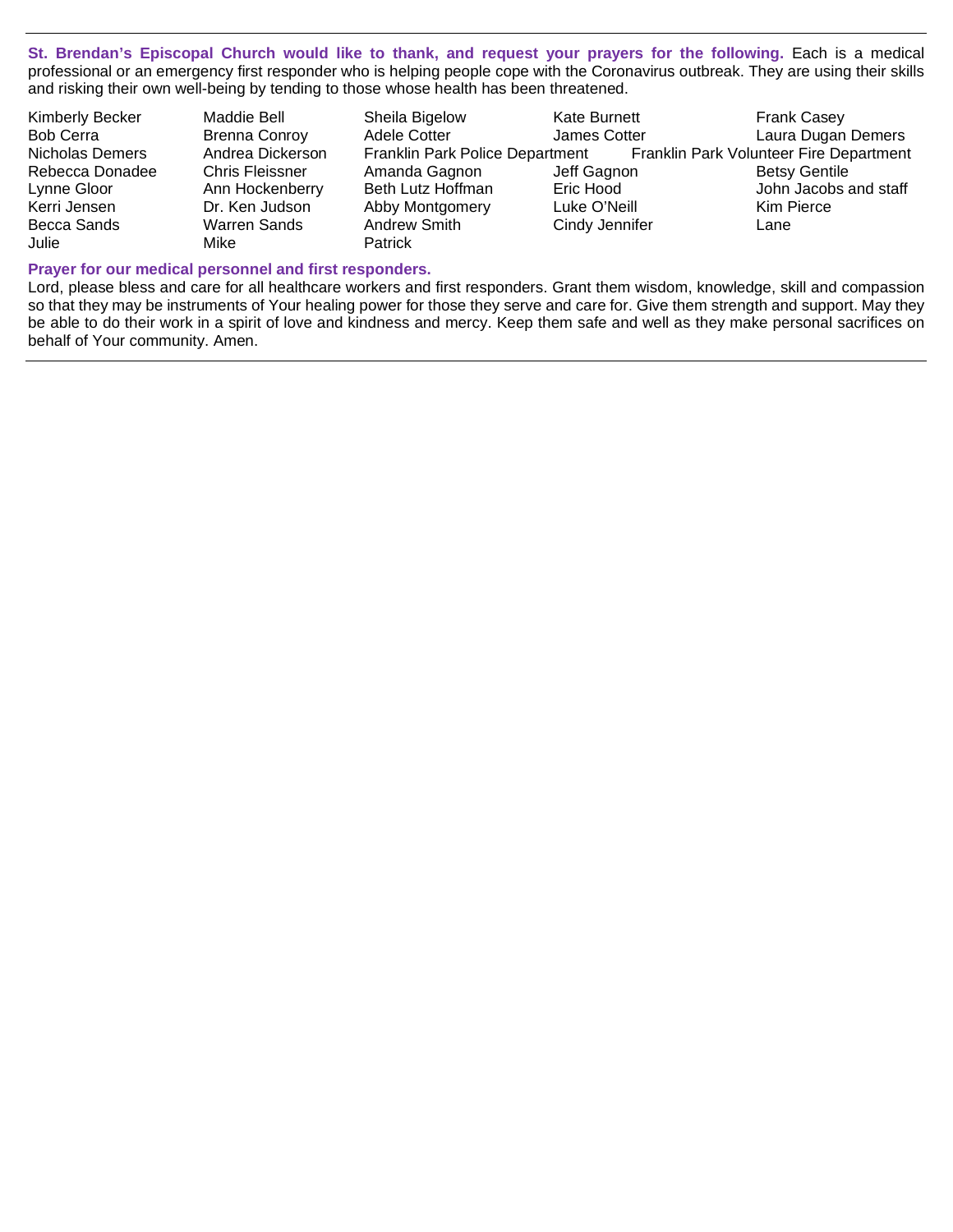

# **March 2022 Ministry Calander**

| <b>Date</b>                                                      | <b>Lectors</b>                                                                                                                 | <b>Altar Guild</b>                              | <b>Sunday</b>         | <b>Greeters</b>                                 | <b>Ushers</b>                                   | <b>Vestry</b>         | <b>Hospitality</b> |
|------------------------------------------------------------------|--------------------------------------------------------------------------------------------------------------------------------|-------------------------------------------------|-----------------------|-------------------------------------------------|-------------------------------------------------|-----------------------|--------------------|
|                                                                  |                                                                                                                                |                                                 | <b>School</b>         |                                                 |                                                 |                       |                    |
| March 2<br>Wednesday 7:00 pm                                     | <b>TBD</b>                                                                                                                     | <b>Darrell Johnson</b>                          |                       | $\tilde{\phantom{a}}$                           | n/a                                             | n/a                   | n/a                |
| March 6<br>Sunday 8 & 10:00 am                                   | 8 Ellen Groves<br>1 <sup>st</sup> Dean Peters<br>2 <sup>nd</sup> Ann Vinski<br>P Alan Schneider<br>*Readers have the option to |                                                 | n/a                   | <b>Dean Peters</b><br><b>John Appledorn</b>     | <b>Mike Wick</b><br><b>Donna Aiello</b>         | <b>Cameron Grosh</b>  | <b>Postponed</b>   |
|                                                                  | pre-record or read live in<br>person.                                                                                          |                                                 |                       |                                                 |                                                 |                       |                    |
| March 9<br>Wednesday 7:00 pm                                     | <b>TBD</b>                                                                                                                     | <b>Darrell Johnson</b>                          | $\sim$                | $\sim$                                          | n/a                                             | n/a                   | n/a                |
| March 13<br>Sunday 8 & 10:00 am                                  | 8 Joan Beatrous<br>1 <sup>st</sup> Mary Bertucci<br>2 <sup>nd</sup> Tim Austin<br>P Donna Aiello                               | <b>Ellen Groves</b><br><b>Phoebe Juel</b>       | n/a                   | <b>Donna Aiello</b><br><b>Sharon Hlawati</b>    | <b>Eric Helmsen</b><br><b>Kate Heston</b>       | <b>Donna Aiello</b>   | open               |
|                                                                  | *Readers have the option to<br>pre-record or read live in<br>person.                                                           |                                                 |                       |                                                 |                                                 |                       |                    |
| March 16<br>Wednesday 7:00 pm                                    | <b>TBD</b>                                                                                                                     | <b>Darrell Johnson</b>                          | $\tilde{\phantom{a}}$ | $\tilde{\phantom{a}}$                           | n/a                                             | n/a                   | n/a                |
| March 20<br><b>Sunday</b><br>8 & 10:00 am                        | 8 George Snyder<br>1 <sup>st</sup> Tony Turo<br>2 <sup>nd</sup> Kate Heston<br><b>Donna Aiello</b><br>P                        | <b>Dottie Antonucci</b><br><b>Shari Tarrant</b> | n/a                   | <b>Saundy Waseleski</b><br><b>Tom Waseleski</b> | <b>Dale Bertucci</b><br><b>Anthony Bertucci</b> | <b>Mary Bertucci</b>  | open               |
|                                                                  | *Readers have the option to<br>pre-record or read live in<br>person.                                                           |                                                 |                       |                                                 |                                                 |                       |                    |
| March 23<br>Wednesday 7:00 pm                                    | <b>TBD</b>                                                                                                                     | <b>Darrell Johnson</b>                          | $\tilde{\phantom{a}}$ | $\tilde{\phantom{a}}$                           | n/a                                             | n/a                   | n/a                |
| March 27<br>Sunday 8 & 10:00 am<br><b>Children's Sunday, 4th</b> | 8 Tammy Spoonhoward<br>1 <sup>st</sup> (Children)<br>2 <sup>nd</sup> (Children)<br>(Children)<br>P                             | <b>Joan Klinefelter</b><br><b>Libby Juel</b>    | n/a                   | <b>Kate Heston</b><br><b>Wesley Bell</b>        | <b>Allyson Baierl</b><br><b>TBD</b>             | <b>John Appledorn</b> | open               |
| March 30<br>Wednesday 7:00 pm                                    | <b>TBD</b>                                                                                                                     | <b>Darrell Johnson</b>                          | $\sim$                | $\tilde{\phantom{a}}$                           | n/a                                             | n/a                   | n/a                |